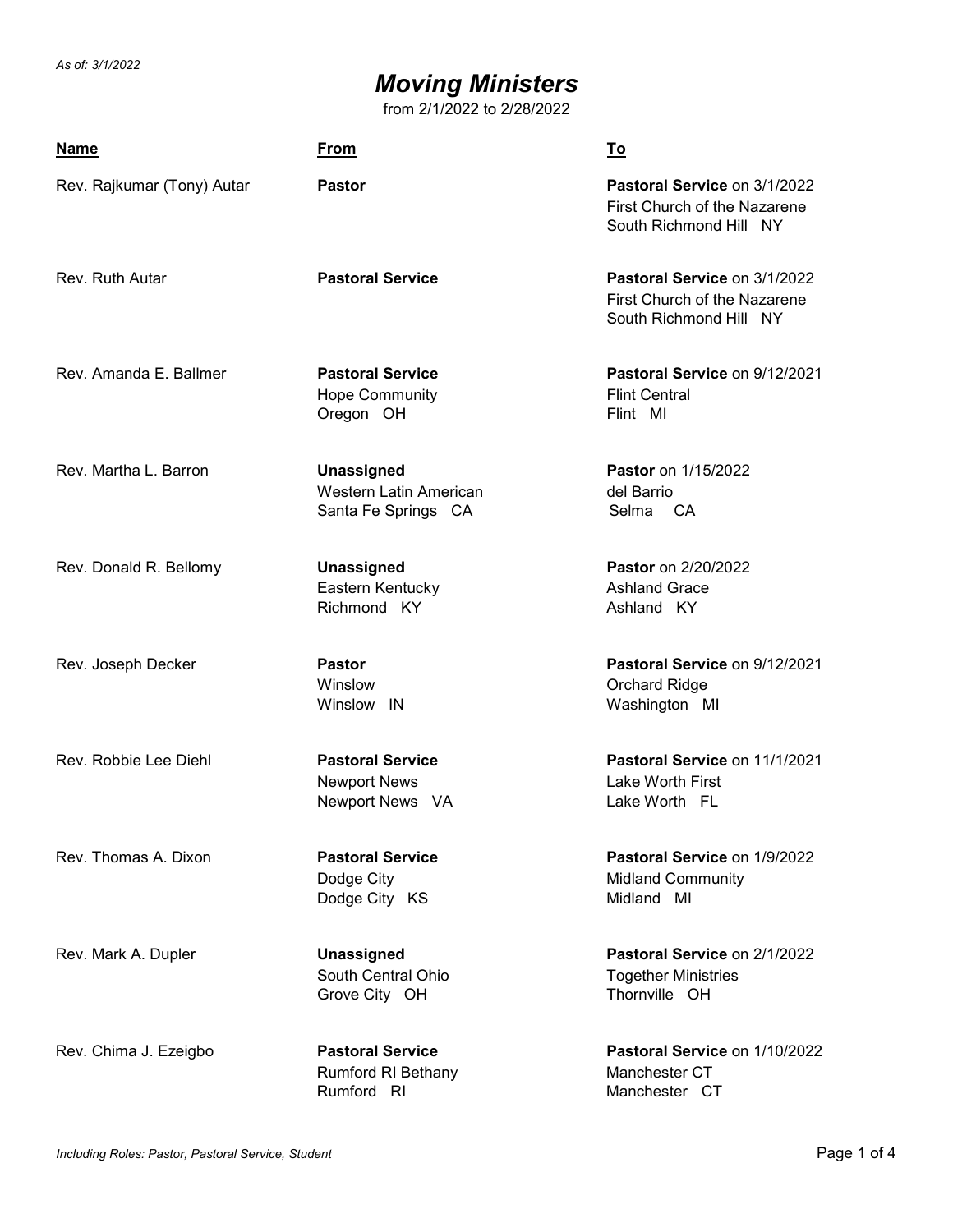### *Moving Ministers*

from 2/1/2022 to 2/28/2022

| <b>Name</b>              | <b>From</b>                                                                  | To                                                                |
|--------------------------|------------------------------------------------------------------------------|-------------------------------------------------------------------|
| Rev. Julia Ezeigbo       | <b>Pastoral Service</b><br><b>Rumford RI Bethany</b><br>Rumford RI           | Pastoral Service on<br>Manchester CT<br>Manchester CT             |
| Rev. Asha L. Fuller      | <b>Pastoral Service</b><br>Federal Way<br>Federal Way WA                     | Pastoral Service on 2<br>Tacoma First<br>Tacoma WA                |
| Rev. John W. Griffin     | <b>Pastoral Service</b><br><b>Risen Community</b><br>Demotte IN              | Pastoral Service on 8<br>Louisville Grace Comr<br>Louisville KY   |
| Rev. Mark A. Hansher     | <b>Pastoral Service</b><br><b>Westminster The Crossing</b><br>Westminster CO | Pastoral Service on<br>Kennewick<br>Kennewick WA                  |
| Rev. Jeremy S. Henderson | <b>Unassigned</b><br>Nebraska<br>Fremont NE                                  | <b>Pastor</b> on 1/23/2022<br><b>Butler</b><br>Butler MO          |
| Rev. Jason D. Holt       | <b>Pastoral Service</b><br>Home<br>Minot ND                                  | Pastor on 11/14/2021<br><b>Camdenton New Life</b><br>Camdenton MO |

Rev. Tamara E. Hudson **Pastor Pastor** on 1/25/2022

Rev. Rebecca Hutchison **Student Pastor** on 3/6/2022

Northwestern Ohio Sebring First

Rev. Shannon R. Hutchison **Unassigned Pastor** on 3/6/2022

Northwestern Ohio Sebring First Saint Marys OH Sebring OH

Decatur First McMinnville

Rev. Julia Ezeigbo **Pastoral Service Pastoral Service** on 1/10/2022

Rev. Asha L. Fuller **Pastoral Service Pastoral Service** on 2/1/2022

Rev. John W. Griffin **Pastoral Service Pastoral Service** on 8/8/2021 **B** Community

Rev. Mark A. Hansher **Pastoral Service Pastoral Service** on 1/23/2022

Lakeside Community **Newmarket** Holland Landing ON Newmarket ON Canada Canada

Saint Marys OH Sebring OH

Rev. Adam K. Lewis **Pastor Pastor** on 1/30/2022 Decatur IL McMinnville OR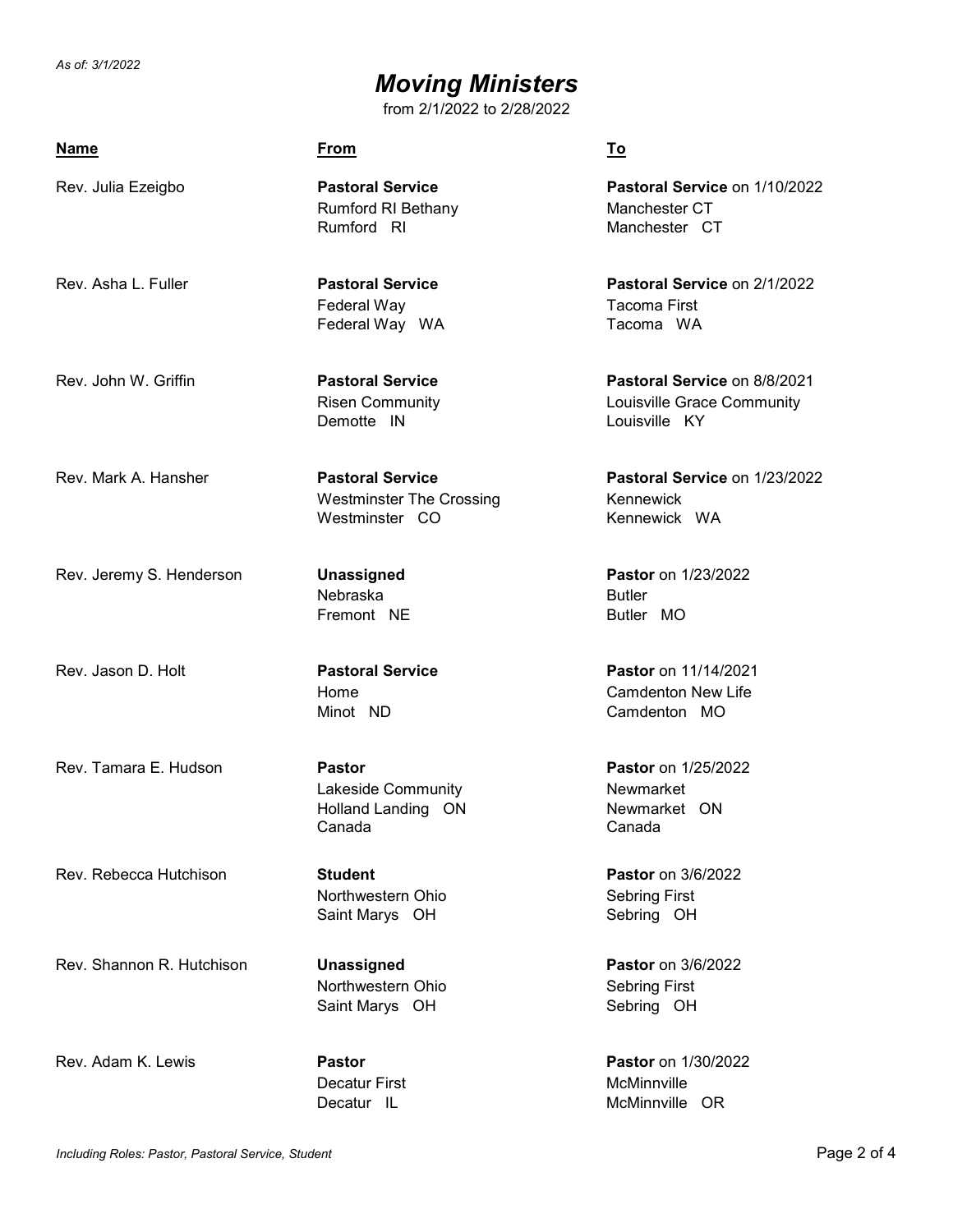# *Moving Ministers*

from 2/1/2022 to 2/28/2022

| <b>Name</b>                | <b>From</b>                                                                       | <u>To</u>                                                                            |
|----------------------------|-----------------------------------------------------------------------------------|--------------------------------------------------------------------------------------|
| Rev. Melissa N. McDowell   | <b>Unassigned</b><br>Missouri<br>Bridgeton MO                                     | Pastoral Service on 11/28/2021<br><b>Sikeston First</b><br>Sikeston MO               |
| Rev. Mary Phillips         | <b>Pastoral Service</b><br><b>Oakville Generations</b><br>Oakville ON<br>Canada   | <b>Pastor</b> on 2/1/2022<br>Niagara Heights<br>Thorold ON<br>Canada                 |
| Rev. Payton Alan Price     | <b>Pastoral Service</b><br><b>Blackman Community</b><br>Murfreesboro TN           | <b>Student on 2/25/2022</b><br>North Carolina<br>Charlotte NC                        |
| Rev. Drew Romero           | Unassigned<br>Oregon Pacific                                                      | Pastoral Service on 2/27/2022<br>Colorado Springs Eastborough<br>Colorado Springs CO |
| Rev. Shane T. Ross         | <b>Pastor</b><br><b>Community Life</b><br>New Berlin WI                           | <b>Pastor</b> on 4/3/2022<br>Pitman<br>Pitman NJ                                     |
| Rev. Kent L. Sailsbery     | <b>Pastoral Service</b><br><b>Brighton Chapel Hill</b><br>Brighton CO             | Pastoral Service on 2/9/2022<br><b>Grand Rapids</b><br>Grand Rapids MN               |
| Rev. Jacolyn M. Scrivanich | <b>Pastoral Service</b><br><b>Whitby Gateway Community</b><br>Oshawa ON<br>Canada | Pastor on 9/1/2021<br>Durham Village House Church Network                            |
| Rev. David D. Snodgrass    | <b>Pastor</b><br><b>Camden First</b><br>Camden SC                                 | Pastor on 3/13/2022<br><b>Greenville First</b><br>Greenville SC                      |

Rev. Richard Stillwell **Pastoral Service Pastor** on 8/22/2021

Elkins WV Elkins Buckhannon<br>Elkins WV Buckhannon

Rev. Kaylee J. Tilford **Pastoral Service Pastor** on 2/6/2022

Baker City **Arlington** Baker City OR Arlington OR

Buckhannon WV